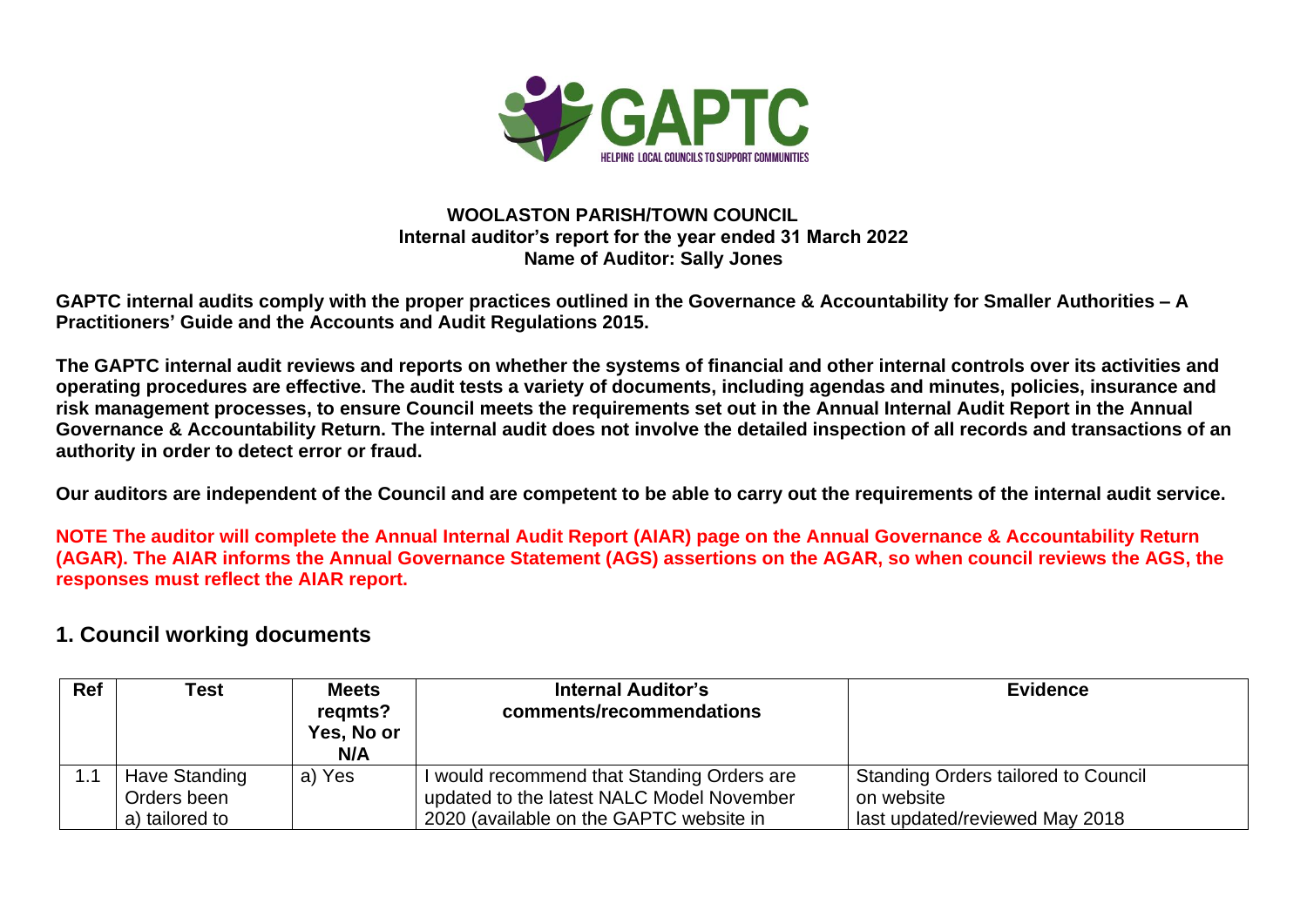|     | council?<br>b) reviewed using<br>the most recent<br>version?<br>c) minuted?                                                         | b) No<br>b) No  | Documents under S) and then reviewed and<br>adopted by Council and minuted                                                             |                                                                                                       |
|-----|-------------------------------------------------------------------------------------------------------------------------------------|-----------------|----------------------------------------------------------------------------------------------------------------------------------------|-------------------------------------------------------------------------------------------------------|
|     |                                                                                                                                     |                 |                                                                                                                                        |                                                                                                       |
|     |                                                                                                                                     |                 | <b>Annual Governance Statement Assertion 1</b>                                                                                         |                                                                                                       |
| 1.2 | <b>Have Financial</b><br>Regulations been<br>a) tailored to<br>council?<br>b) reviewed using<br>the most recent                     | a) Yes<br>b) No | Recommend updating to latest version of NALC<br>Model published in August 2019 and then<br>reviewed and adopted by Council and minuted | Draft Policy on website adopted December<br>2003 and states that the policy was last<br>reviewed 2018 |
|     | version?<br>c) minuted?<br>(Objective B)                                                                                            | c) No           | <b>Annual Governance Statement Assertion 1</b>                                                                                         |                                                                                                       |
| 1.3 | Does the council<br>a) give grants?<br>b) have a grant-<br>awarding policy?                                                         | <b>No</b>       |                                                                                                                                        | Council does not give grants                                                                          |
| 1.4 | Have items/<br>services been<br>competitively<br>purchased in<br>accordance with<br>Financial and/or<br>Procurement<br>Regulations? | Yes             | Annual Governance Statement Assertion 2 & 3                                                                                            | Evidence of grass tender - November 2021<br>Minute reference 9.2                                      |
| 1.5 | Code of conduct<br>reviewed in the<br>last 2/3 years?                                                                               | <b>No</b>       | Recommend that Code of Conduct is reviewed<br>and minuted<br><b>Annual Governance Statement Assertion 3</b>                            | No evidence that a review of Code of Conduct<br>has taken place in the last 2/3 years                 |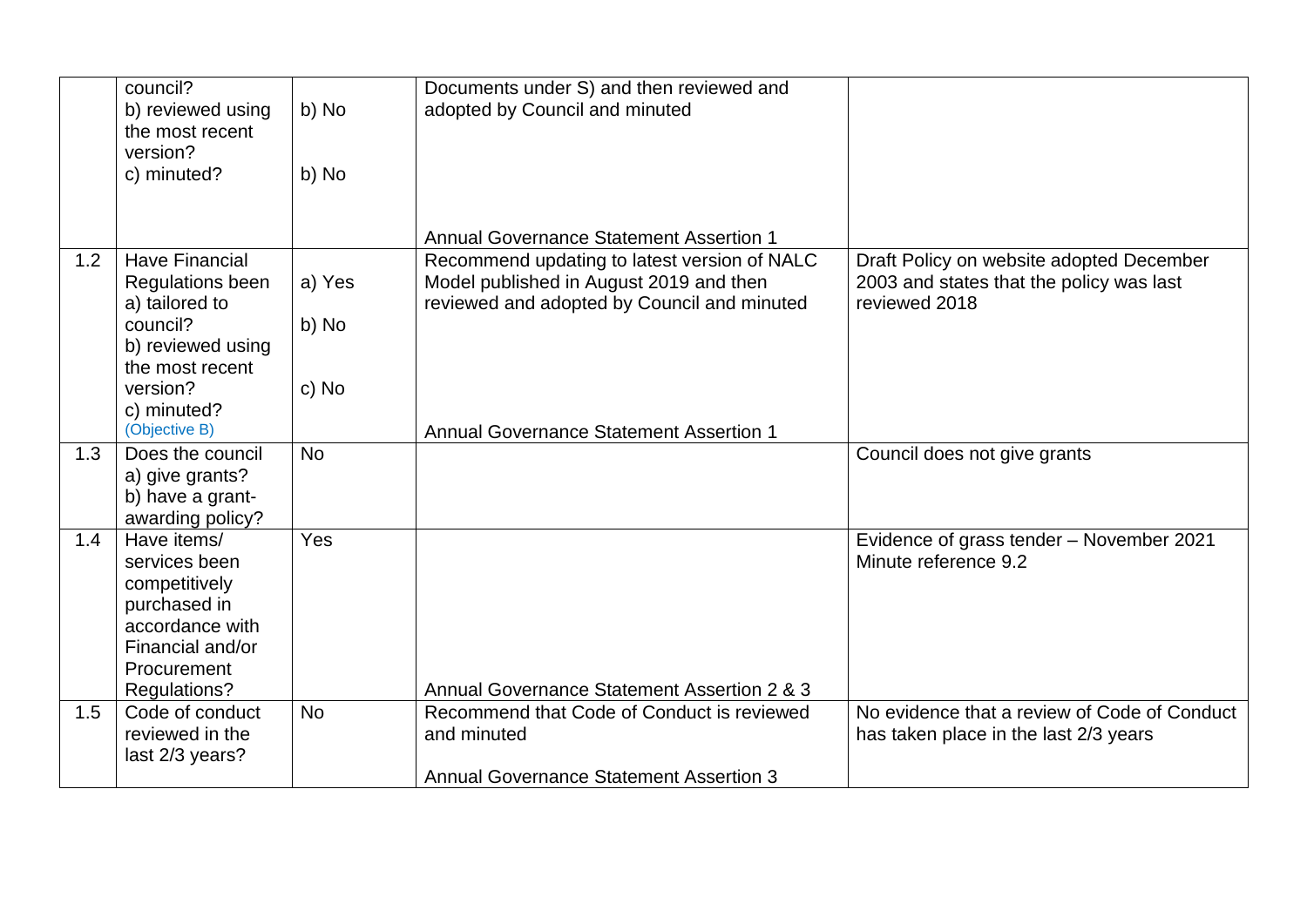### **2. Finance**

| <b>Ref</b> | <b>Test</b>                                                                                                                                                                      | <b>Meets</b><br>regmts?<br>Yes, No or<br>N/A | Internal Auditor's comments/recommendations                                                                                                                       | <b>Evidence</b>                                                                                                                                                             |
|------------|----------------------------------------------------------------------------------------------------------------------------------------------------------------------------------|----------------------------------------------|-------------------------------------------------------------------------------------------------------------------------------------------------------------------|-----------------------------------------------------------------------------------------------------------------------------------------------------------------------------|
| 2.1        | Has the General<br>Power of<br>Competence been<br>adopted (e.g. a<br>minute reference), if<br>Council qualifies?                                                                 | <b>No</b>                                    | <b>Annual Governance Statement Assertion 3</b>                                                                                                                    | Council not eligible to adopt General Power of<br>Competence                                                                                                                |
| 2.2        | S137<br>a) is there a<br>separate account<br>for payments?<br>b) are totals within<br>statutory limits?<br>(for Council's that<br>do not held General<br>Power of<br>Competence) | a) Yes<br>b) Yes                             | Annual Governance Statement Assertion 1 & 3                                                                                                                       | Separate S137 column on receipts and<br>payments spreadsheet<br>Money used in December 2021 for Christmas<br>tree/lighting - approved November Minute Ref<br>9.1 up to £200 |
| 2.3        | Is there an annual<br>council<br>authorisation of<br>Direct Debit list and<br><b>Standing Orders?</b><br>(Objective B)                                                           | <b>No</b>                                    | Recommend reviewing and agreeing Direct<br>Debits/Standing Orders on an annual basis and<br>recorded in minutes<br><b>Annual Governance Statement Assertion 1</b> | Direct Debits are used to pay Nest Pension<br>and Plusnet                                                                                                                   |
| 2.4        | Was Petty Cash<br>expenditure                                                                                                                                                    | N/A                                          |                                                                                                                                                                   | Petty Cash not held                                                                                                                                                         |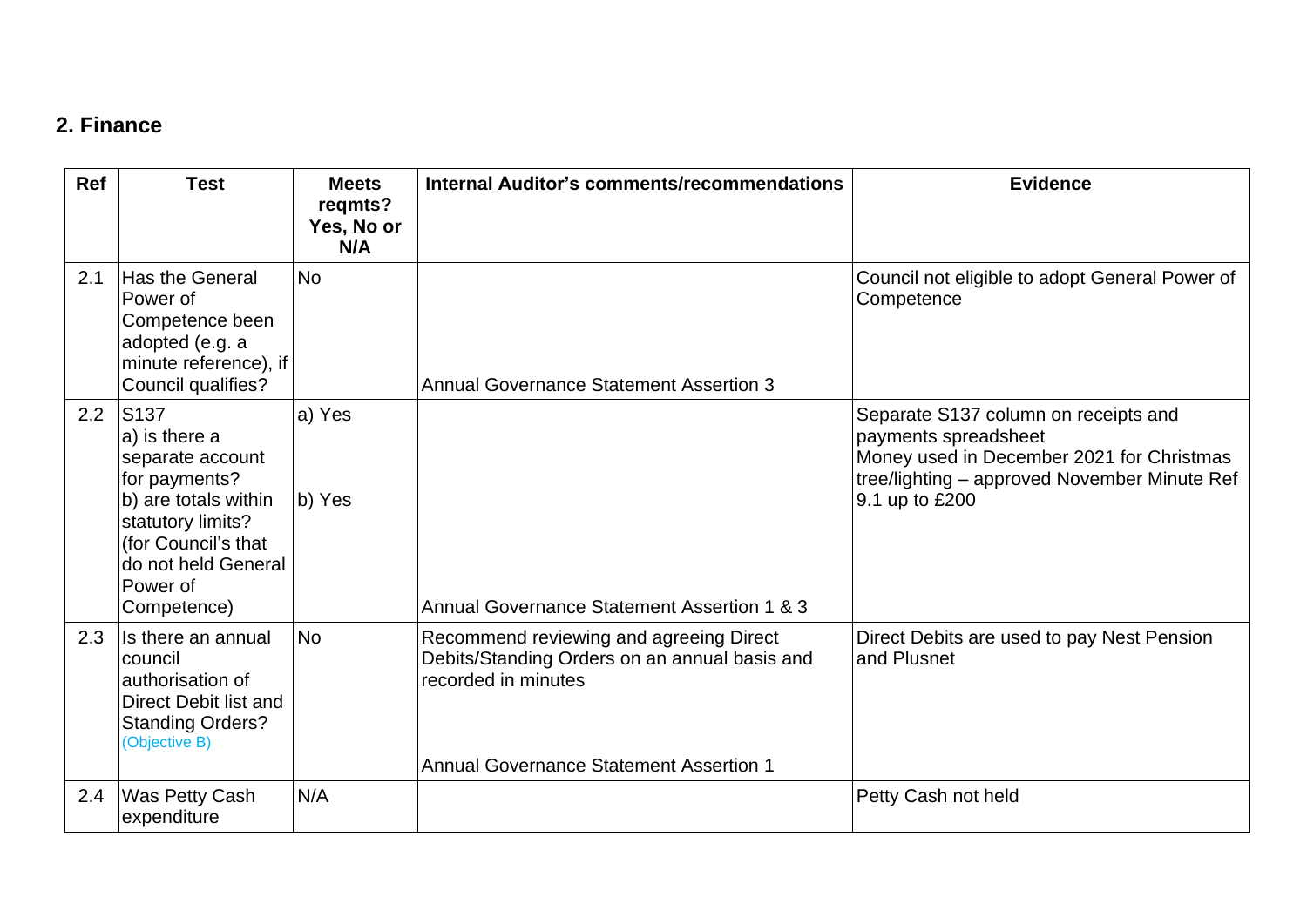|     | approved, if any?<br>(Objective F)                                                     |                  | <b>Annual Governance Statement Assertion 1</b> |                                                                                                                                                                                                           |
|-----|----------------------------------------------------------------------------------------|------------------|------------------------------------------------|-----------------------------------------------------------------------------------------------------------------------------------------------------------------------------------------------------------|
| 2.5 | Is all expenditure<br>supported by VAT<br>invoices, if<br>applicable?<br>(Objective B) | Yes              | <b>Annual Governance Statement Assertion 1</b> | Invoices scanned prior to zoom meeting held<br>on 16/2/2022                                                                                                                                               |
| 2.6 | $VAT -$<br>a) recorded in<br>accounts<br>b) reclaimed?<br>(Objective B)                | a) Yes<br>b) Yes | <b>Annual Governance Statement Assertion 1</b> | Recorded on accounts a VAT refund received<br>28/7/2021; noted that no paperwork available<br>to confirm time period this covers. Clerk has<br>submitted a claim for current financial year<br>19/12/2021 |

# **3. Risk management**

| Ref | <b>Test</b>                                                                                                   | <b>Meets</b><br>regmts?<br>Yes, No or<br>N/A | Internal Auditor's comments/recommendations                                                                                                                                        | <b>Evidence</b>                                                                                  |
|-----|---------------------------------------------------------------------------------------------------------------|----------------------------------------------|------------------------------------------------------------------------------------------------------------------------------------------------------------------------------------|--------------------------------------------------------------------------------------------------|
| 3.1 | Insurance policy<br>a) in place?<br>b) cover reviewed<br>to ensure still fit for<br>purpose?<br>(Objective C) | a) Yes<br>b) No                              | Recommend reviewing insurance annually to<br>ensure that it is still fit for purpose and minuted<br><b>Annual Governance Statement Assertion 5</b>                                 | Insurance Cover in place and certificate seen<br>- Council has a 3-year deal in place until 2023 |
| 3.2 | Copy of Risk<br>Management policy<br>a) adopted?<br>b) reviewed<br>annually by<br>Council?<br>(Objective C)   | a) No<br>b) No                               | Recommend that a review is taken by the Council<br>annually on risk management and approved and<br>then published on the website<br><b>Annual Governance Statement Assertion 5</b> | No risk management policy in place                                                               |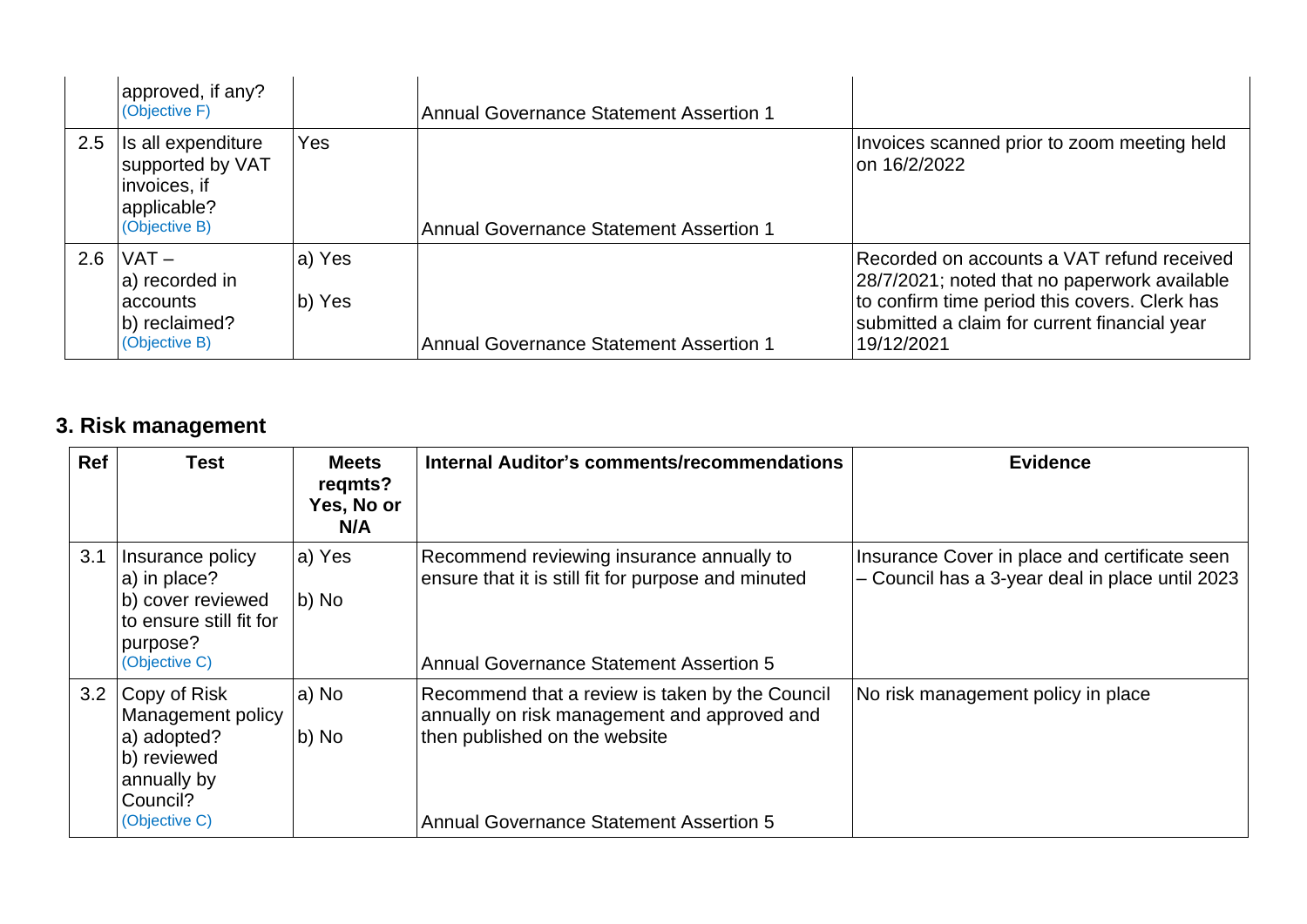| 3.3 | Asset register<br>a) reviewed<br>regularly?<br>(Objective H)<br>b) published on<br>website?<br>(Objective L)                                                                   | a) No<br>b) No but $\dots$     | Recommend that an Asset Register is agreed by<br>council and then published on the website to<br>include equipment and other items other than land<br>and buildings<br><b>Annual Governance Statement Assertion 5</b> | No Asset Register on website, however there<br>is a list of land and public buildings held by the<br>Council.                                                                                                          |
|-----|--------------------------------------------------------------------------------------------------------------------------------------------------------------------------------|--------------------------------|-----------------------------------------------------------------------------------------------------------------------------------------------------------------------------------------------------------------------|------------------------------------------------------------------------------------------------------------------------------------------------------------------------------------------------------------------------|
| 3.4 | Evidence that<br>assets<br>a) have been<br>inspected for risk?<br>b) reported in<br>minutes?<br>c) any actions<br>undertaken?<br>(Objective C)                                 | a) Yes<br>b) Yes<br>c) Yes but | Recommend that if any assets are inspected that<br>the outcome is reported and minuted at future<br>meetings.<br><b>Annual Governance Statement Assertion 5</b>                                                       | Maintenance Issues are reported at each<br>council meeting<br>Example<br>November Minutes minute reference 6.3<br>Councillor assigned to inspect and report back<br>to council however nothing reported since<br>then. |
| 3.5 | Evidence that<br>internal controls<br>a) take place?<br>b) are documented?<br>c) minuted?<br>as per Council's<br>Financial<br>Regulations/Standin<br>g Orders<br>(Objective B) | a) Yes<br>b) Yes<br>c) Yes     | <b>Annual Governance Statement Assertion 2</b>                                                                                                                                                                        | Internal Controls evidence on 8/12/2021<br>signed by 2 Councillors<br>Due to be reported to Council 10/2/2022 (no<br>January meeting held)                                                                             |
| 3.6 | <b>Bank reconciliations Yes</b><br>are on agenda to be<br>considered by<br>Council?<br>(Objective I)                                                                           |                                | <b>Annual Governance Statement Assertion 1</b>                                                                                                                                                                        | Reported at each meeting<br>Example Minute Reference 9.1 December<br>2021                                                                                                                                              |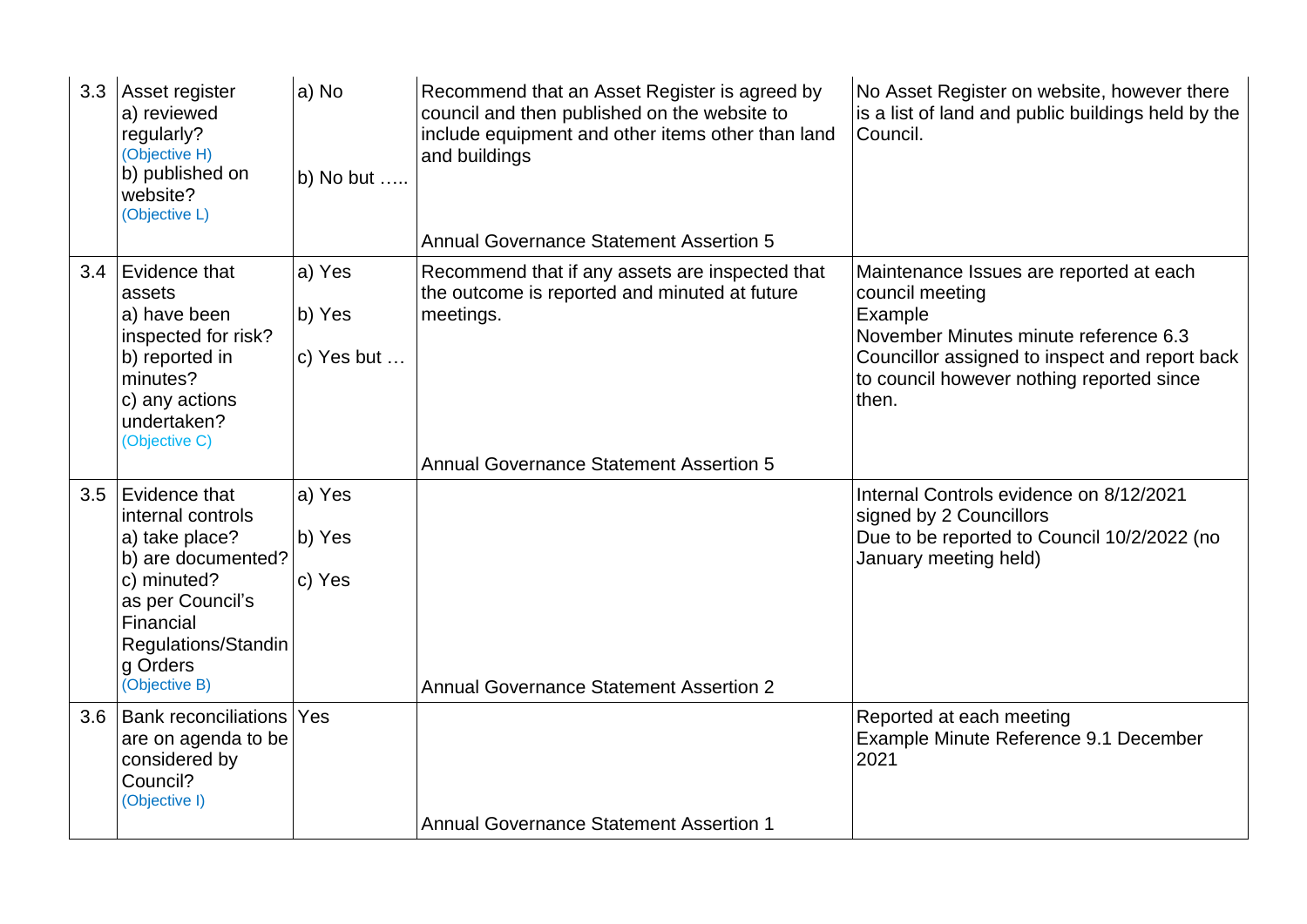| 3.7 | Review of<br>a) investments?<br>b) bank mandates<br>(signatories on<br>bank accounts)?<br>(Objective B/C) | la) Yes<br>b) Yes | <b>Annual Governance Statement Assertion 1</b> | December meeting Minute reference 9.5 to<br>look at Building Society Accounts<br>Signatories confirmed October 2021 Minute<br>Reference 7.6                                    |
|-----|-----------------------------------------------------------------------------------------------------------|-------------------|------------------------------------------------|--------------------------------------------------------------------------------------------------------------------------------------------------------------------------------|
| 3.8 | If bank cards in use, N/A<br>are proper<br>procedures in<br>place?<br>(Objective B)                       |                   | <b>Annual Governance Statement Assertion 1</b> | No bank card in use                                                                                                                                                            |
| 3.9 | ∣Are<br>a) physical records<br>secure?<br>b) electronic<br>records backed up?                             | a) Yes<br>b) Yes  | <b>Annual Governance Statement Assertion 5</b> | Physical records stored securely at Clerk's<br>address<br>Electronic records backed up on to a separate<br>hard drive monthly by Chairman - Clerk backs<br>up on to USB weekly |

# **4. Budgetary controls**

| <b>Ref</b> | <b>Test</b>                                                                                                          | <b>Meets</b><br>regmts?<br>Yes, No or<br>N/A | <b>Internal Auditor's comments/recommendations</b>                                                                                                                                                                                                                                                                                        | <b>Evidence</b>                                                                                                                                                           |
|------------|----------------------------------------------------------------------------------------------------------------------|----------------------------------------------|-------------------------------------------------------------------------------------------------------------------------------------------------------------------------------------------------------------------------------------------------------------------------------------------------------------------------------------------|---------------------------------------------------------------------------------------------------------------------------------------------------------------------------|
| 4.1        | Was a budget<br>properly for the year<br>under review<br>a) prepared?<br>b) adopted?<br>c) minuted?<br>(Objective D) | a) No<br>b) Yes<br>c) Yes                    | Recommend that Council states more information<br>regarding the Budget for the year and the cost to<br>parishioners on Band D.<br>State the amount of the Precept request based on<br>the budget and publish on the council website<br>It has been noted that the new Clerk has put this in<br>place for 2022/23 financial year with more | No evidence regarding budget and precept<br>request in minutes<br>December 2020 meeting Minute reference 8.1<br>states to agree to increase by 1.5% as<br>previous years. |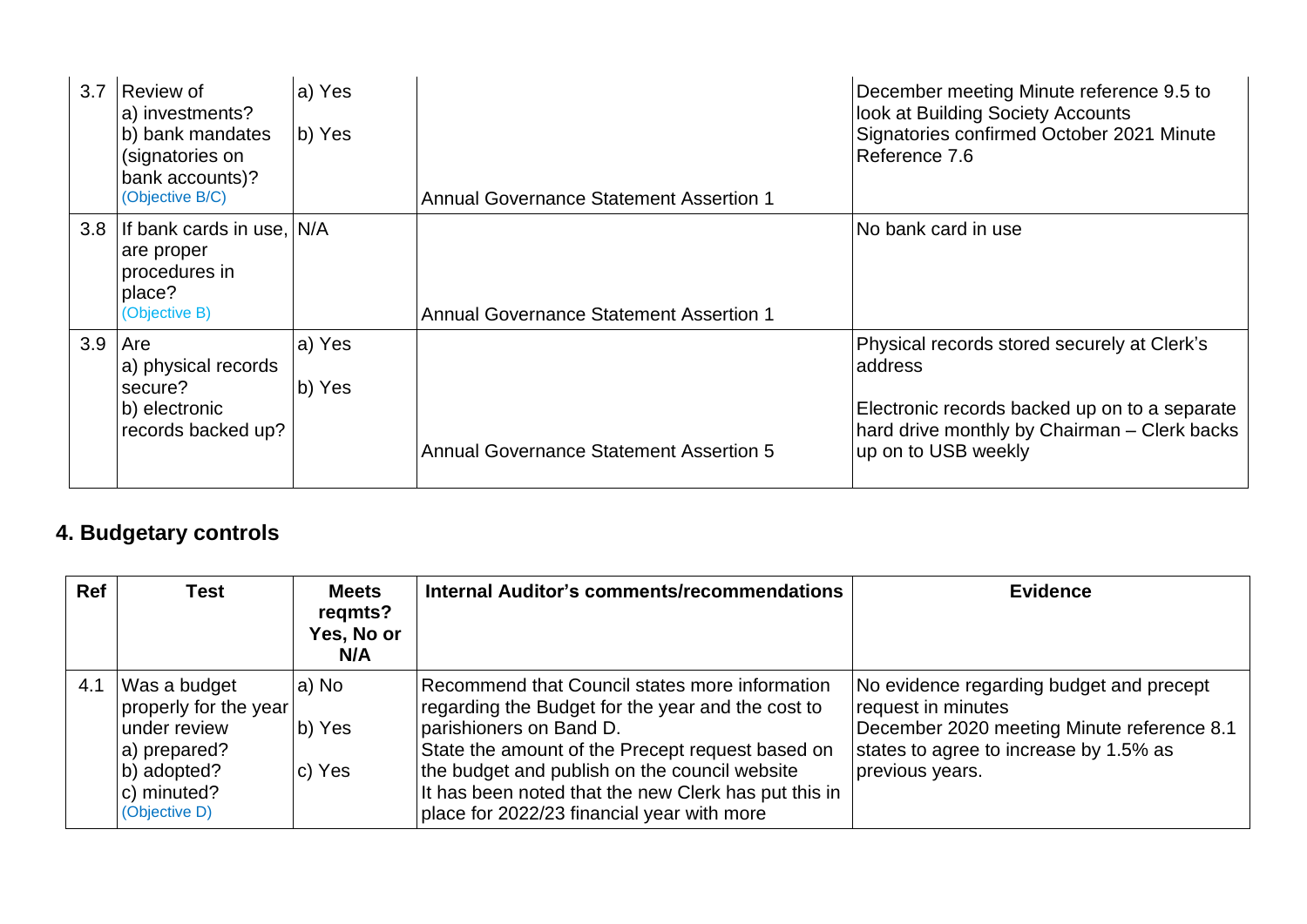|     |                                                                                                                                                                        |                  | information relating to precept.                                                                                                         |                                                                                                                                                          |
|-----|------------------------------------------------------------------------------------------------------------------------------------------------------------------------|------------------|------------------------------------------------------------------------------------------------------------------------------------------|----------------------------------------------------------------------------------------------------------------------------------------------------------|
|     |                                                                                                                                                                        |                  | <b>Annual Governance Statement Assertion 1</b>                                                                                           |                                                                                                                                                          |
| 4.2 | $ a $ Were the<br>earmarked<br>objectives of the<br>reserves identified<br>in the budget, if<br>any?                                                                   | a) No but        | The new Clerk has put measures in place to<br>discuss reserves at the February 2022 meeting                                              | No details of budget for 2021/22 available to<br>view<br>Noted that there is an agenda item for<br>February 2022 meeting to discuss general<br>reserves  |
|     | b) Were the general b) No but<br>reserves<br>reasonable?<br>(Objective D)                                                                                              |                  | <b>Annual Governance Statement Assertion 1</b>                                                                                           |                                                                                                                                                          |
| 4.3 | Was the precept<br>demand for the year<br>under review<br>properly minuted in<br>full council?                                                                         | a) Yes but       | The new Clerk has now put measures in place for<br>the precept to be reviewed and recorded in the<br>minutes for the new financial year. | Minute reference 8.1 to agree increase by<br>1.5% as previous years – no details of review<br>of budget vs spend                                         |
| 4.4 | Did the council<br>a) regularly<br>compare budget vs<br>spend (as detailed<br>in the financial<br>regulations)<br>b) and evidenced in<br>the minutes?<br>(Objective D) | a) Yes<br>b) Yes | <b>Annual Governance Statement Assertion 1</b>                                                                                           | November 2021 minutes Minute Reference 8.4<br>On agenda for February 2022 meeting and<br>copy seen of the budget monitoring form<br>presented to council |
| 4.5 | Are any significant<br>variances from<br>budget reported?                                                                                                              | <b>No</b>        | <b>Annual Governance Statement Assertion 2</b>                                                                                           |                                                                                                                                                          |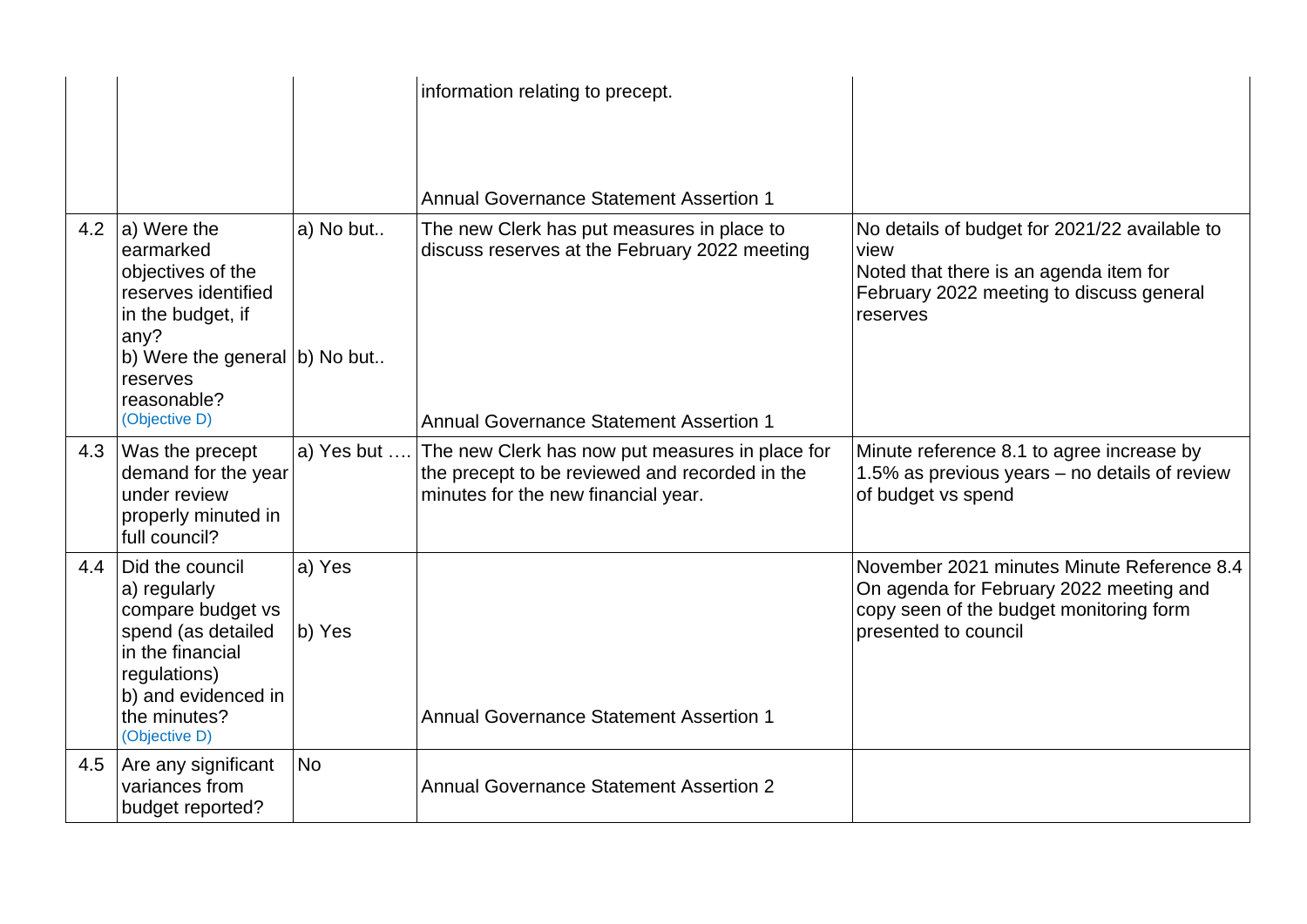# **5. Payroll**

| Ref | <b>Test</b>                                                                                                                                                                    | <b>Meets</b><br>regmts?<br>Yes, No or<br>N/A | <b>Internal Auditor's comments/recommendations</b>                                                            | <b>Evidence</b>                                                                                        |
|-----|--------------------------------------------------------------------------------------------------------------------------------------------------------------------------------|----------------------------------------------|---------------------------------------------------------------------------------------------------------------|--------------------------------------------------------------------------------------------------------|
| 5.1 | Do all staff have a<br>contract of<br>employment?                                                                                                                              | Yes                                          | <b>Annual Governance Statement Assertion 3</b>                                                                | Contract dated 18/11/2021 viewed                                                                       |
| 5.2 | Do salaries paid<br>agree with those<br>approved by<br>Council?<br>(Objective G)                                                                                               | Yes                                          | <b>Annual Governance Statement Assertion 1</b>                                                                | In Minutes and agreed pay increase for<br>Clerk/RFO minute reference 9.7 December<br>2021              |
| 5.3 | <b>Has Council</b><br>a) registered as an<br>employer with<br>HMRC?<br>b) have PAYE / NIC<br>been properly dealt<br>with (including year-<br>end procedures)?<br>(Objective G) | a) Yes<br>b) Yes                             |                                                                                                               | Evidence of paperwork and payments seen<br>Clerk uses HMRC Basic PAYE to calculate                     |
| 5.4 | Are Councillor's<br>allowances and<br>expenses properly<br>authorised &<br>controlled, if any?                                                                                 | Yes                                          | <b>Annual Governance Statement Assertion 1</b>                                                                | Agreed at meeting for reimbursements of any<br>payments made for items by councillors/clerk            |
| 5.5 | Pension provision -<br>eligible employees<br>a) offered pension<br>scheme?<br>b) outcome<br>minuted?                                                                           | a) Yes<br>b) No                              | Recommend that this is recorded in the minutes in<br>future<br><b>Annual Governance Statement Assertion 3</b> | Clerk has pension under Council's NEST<br>pension scheme and payment is made by<br><b>Direct Debit</b> |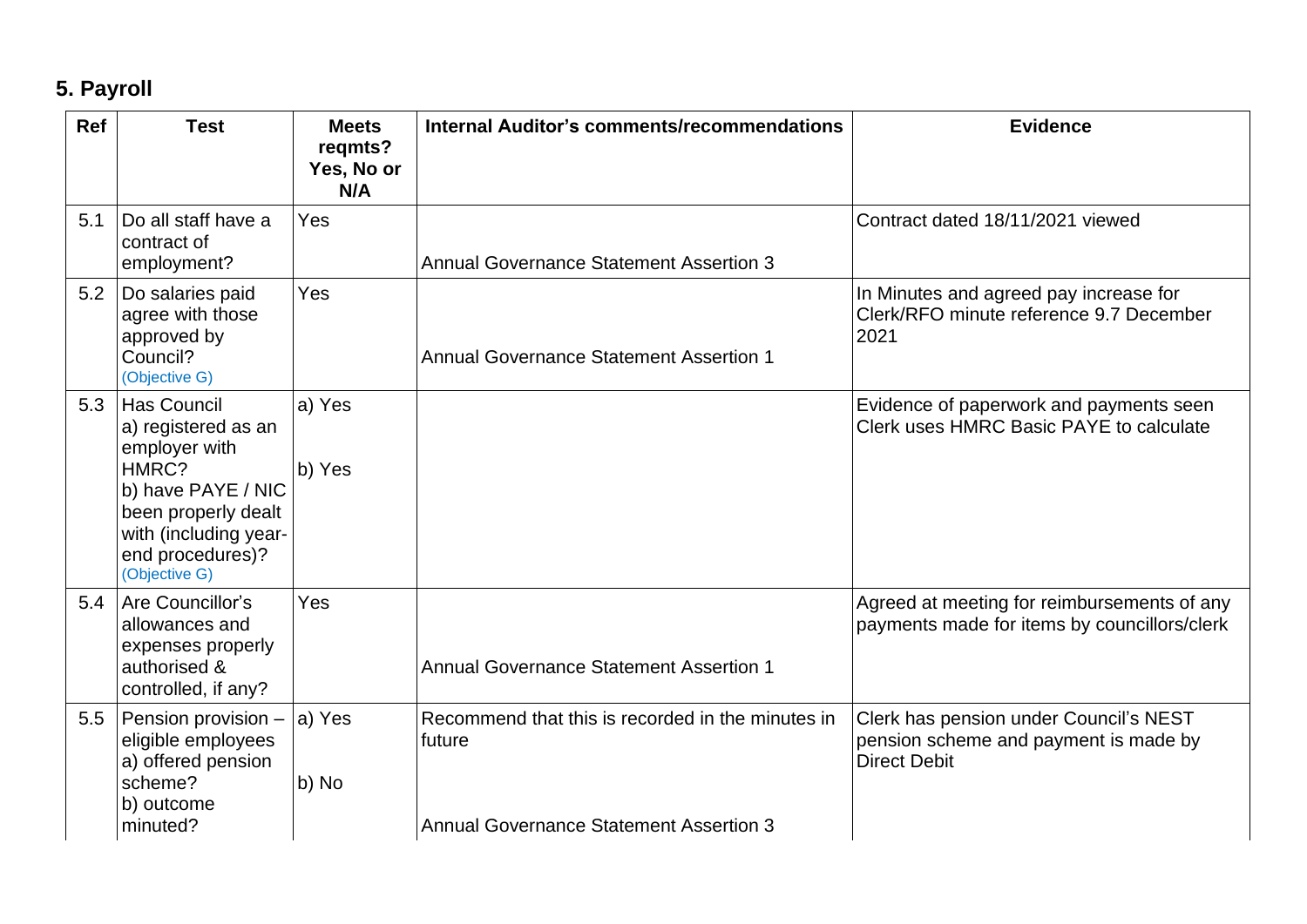| 5.6 Is Council           |        | Clerk has completed documentation and          |
|--------------------------|--------|------------------------------------------------|
| a) registered with       | a) Yes | registered with the Pension Regulator since    |
| the Pension              |        | being in post October 2021                     |
| Regulator for auto-      |        |                                                |
| enrolment                | b) Yes |                                                |
| pensions?                |        |                                                |
| b) Has auto-             |        |                                                |
| enrolment                |        |                                                |
| registration with        |        |                                                |
| <b>Pension Regulator</b> |        |                                                |
| been reviewed            |        |                                                |
| (required every 3        |        |                                                |
| years)                   |        | <b>Annual Governance Statement Assertion 3</b> |

## **6. Year-end procedures**

| Ref | <b>Test</b>                                                                                                                                          | <b>Meets</b><br>regmts?<br>Yes, No or<br>N/A | Internal Auditor's comments/recommendations    | <b>Evidence</b>                                 |
|-----|------------------------------------------------------------------------------------------------------------------------------------------------------|----------------------------------------------|------------------------------------------------|-------------------------------------------------|
| 6.1 | Are debtors and<br>creditors recorded<br>properly on<br>separate balance<br>sheet if using<br>Income &<br>Expenditure<br>reporting?<br>(Objective J) | N/A                                          | <b>Annual Governance Statement Assertion 1</b> |                                                 |
| 6.2 | Does Council as a                                                                                                                                    | No but                                       | Ensure end of year accounts are approved by    | Internal audit has taken place prior to the end |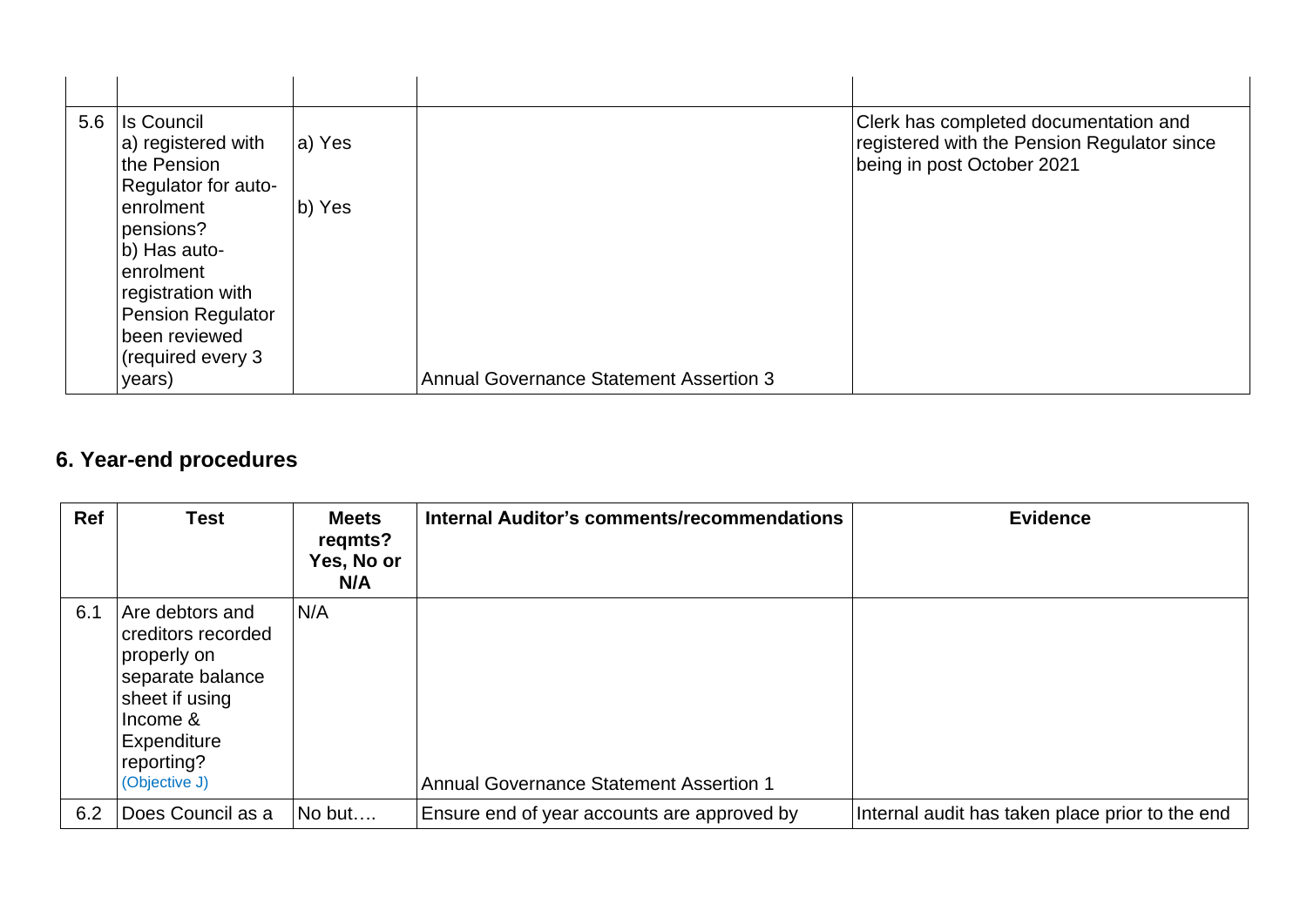|     | whole consider the<br>year-end accounts<br>in addition to 6.5?<br>(Objective J)                                                                                        |     | Council and minuted<br>The end of year accounts for 2020/2021 listed on<br>the website but I was not able to view them. Please<br>ensure that these are made available for the public<br>to view them.<br><b>Annual Governance Statement Assertion 1</b> | of the year however Council will review when<br>accounts completed in March for the end of<br>year at April meeting 2022.<br>Copy of end of year for 20/21 seen by email |
|-----|------------------------------------------------------------------------------------------------------------------------------------------------------------------------|-----|----------------------------------------------------------------------------------------------------------------------------------------------------------------------------------------------------------------------------------------------------------|--------------------------------------------------------------------------------------------------------------------------------------------------------------------------|
| 6.3 | Minute confirming<br>that council is<br>eligible for<br>Certificate of<br>Exemption (only for<br>councils with a<br>turnover of less<br>than £25,000)<br>(Objective K) | N/A | <b>Annual Governance Statement Assertion 1</b>                                                                                                                                                                                                           |                                                                                                                                                                          |
| 6.4 | <b>Annual Governance</b><br>Statement, section<br>1 of Annual Return,<br>approved by whole<br>council (with<br>separate minute<br>number from<br>Section 2 below)?     | Yes | <b>Annual Governance Statement Assertion 3</b>                                                                                                                                                                                                           | July Minutes 2021<br>Minute Reference 6.5 (d)<br>On website                                                                                                              |
| 6.5 | <b>Annual Statement</b><br>of Accounts, section<br>2 of Annual Return,<br>approved by whole<br>council (with<br>separate minute<br>number from<br>Section 1 above)?    | Yes | <b>Annual Governance Statement Assertion 3</b>                                                                                                                                                                                                           | July Minutes 2021<br>Minute Reference 6.5 (e)<br>On website                                                                                                              |
| 6.6 | Are all sections of                                                                                                                                                    | Yes |                                                                                                                                                                                                                                                          | On Website                                                                                                                                                               |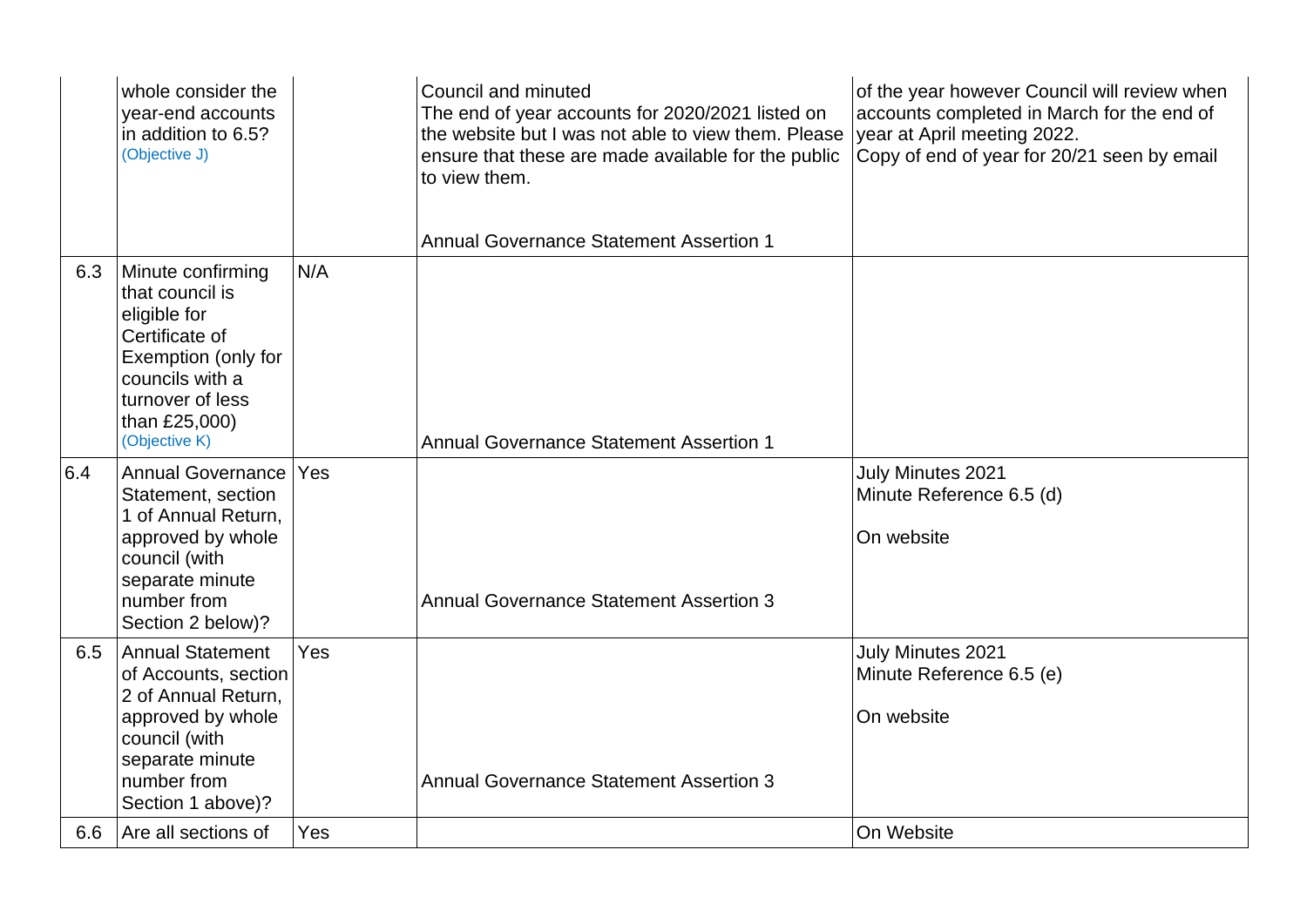|     | the Annual<br>Governance &<br>Accountability<br>Return published on<br>the website?<br>(Objective L/N)                                                |           | <b>Annual Governance Statement Assertion 3</b>                                                                                                                                                                          |                                                                                                                                                                       |
|-----|-------------------------------------------------------------------------------------------------------------------------------------------------------|-----------|-------------------------------------------------------------------------------------------------------------------------------------------------------------------------------------------------------------------------|-----------------------------------------------------------------------------------------------------------------------------------------------------------------------|
| 6.7 | Did council correctly Yes<br>provide for the<br>exercise of public<br>rights?<br>(Objective M)                                                        |           | Recommend that the dates for the period of<br>exercise of public rights are reported to council and<br>minuted<br><b>Annual Governance Statement Assertion 4</b>                                                        | On Website                                                                                                                                                            |
| 6.8 | <b>Previous internal</b><br>audit report<br>reviewed by council<br>and action taken<br>where<br>recommended?                                          | No but    | Recommend that Council reviews Internal Audit for<br>2021/22 when received and that it is recorded in<br>the minutes with any recommendations discussed<br>and agreed<br><b>Annual Governance Statement Assertion 7</b> | No evidence that the Internal Audit Report for<br>2020/21 was discussed by council and any<br>recommendations taken into consideration                                |
| 6.9 | Previous external<br>audit report (for<br>councils with<br>turnover over<br>£25,000) reviewed<br>by council and<br>action taken where<br>recommended? | <b>No</b> | Recommend Council record any audit reports and<br>minute any agreed actions<br><b>Annual Governance Statement Assertion 7</b>                                                                                           | Mentioned in October meeting minute 7.7 still<br>awaiting final report from PKF Littlejohn,<br>however not recorded in the minutes when<br>report received by Council |

#### **7. Other matters**

| Ref | <b>Test</b> | <b>Meets</b><br>regmts?<br><b>Yes, No or</b><br>N/A | Internal Auditor's comments/recommendations | <b>Evidence</b> |
|-----|-------------|-----------------------------------------------------|---------------------------------------------|-----------------|
|     |             |                                                     |                                             |                 |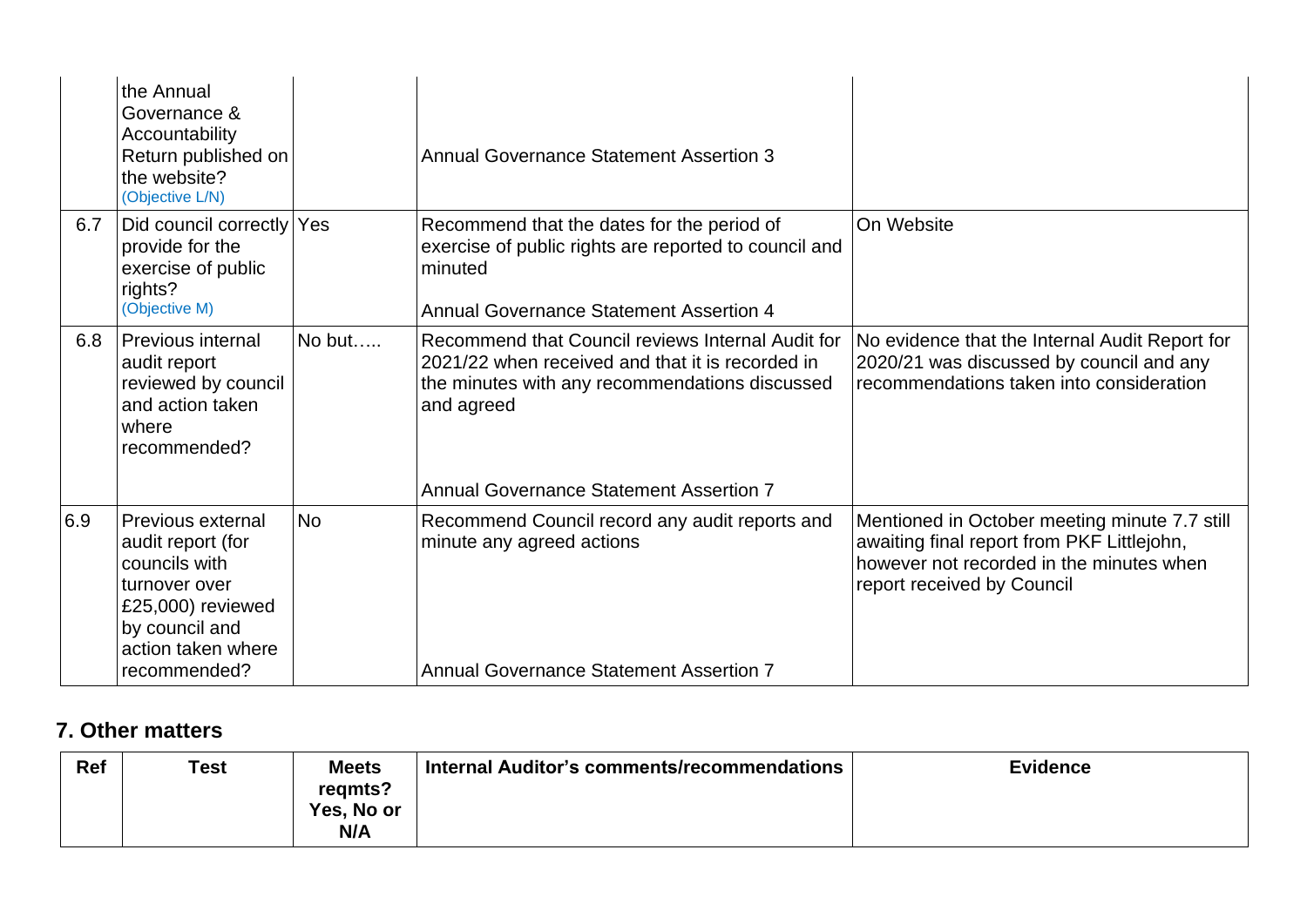| 7.1 | Policies in place for No<br>compliance with<br>GDPR, such as<br>Data Protection<br>Policy for Staff &<br>Councillors and for<br>the public? |                       | Recommend that GDPR policies for both Staff &<br>Councillors and Public are put in place and then<br>published on the website<br><b>Annual Governance Statement Assertion 3</b>                                                                                                          | No evidence of GDPR policy in place for Staff<br>& Councillors or Public                                                                                                                                                                  |
|-----|---------------------------------------------------------------------------------------------------------------------------------------------|-----------------------|------------------------------------------------------------------------------------------------------------------------------------------------------------------------------------------------------------------------------------------------------------------------------------------|-------------------------------------------------------------------------------------------------------------------------------------------------------------------------------------------------------------------------------------------|
| 7.2 | Is the Council a<br><b>Managing Trustee?</b>                                                                                                | N/A                   | <b>Annual Governance Statement Assertion 9</b>                                                                                                                                                                                                                                           |                                                                                                                                                                                                                                           |
| 7.3 | Do trustees meet at N/A<br>least once a year<br>and publish<br>separate accounts?<br>(Objective O)                                          |                       | <b>Annual Governance Statement Assertion 9</b>                                                                                                                                                                                                                                           |                                                                                                                                                                                                                                           |
| 7.4 | Website<br>Accessibility<br>Statement on<br>website home<br>page?                                                                           | <b>No</b>             | In line with legislation, I recommend that the<br>Council has a statement on their website and that<br>access is available to relevant aspects of this.<br>Advice regarding website accessibility can be found<br>on the GAPTC website<br><b>Annual Governance Statement Assertion 3</b> | Website does not have a statement                                                                                                                                                                                                         |
| 7.5 | Did council formally Yes<br>appoint GAPTC as<br>the Internal<br>Auditor?                                                                    |                       | Recommend that Council confirms that the Internal<br>Auditor is competent and independent of Council<br>when appointing them<br><b>Annual Governance Statement Assertion 6</b>                                                                                                           | November minutes Minute reference 8.6                                                                                                                                                                                                     |
| 7.6 | Are registers up to<br>date for council-<br>owned burial<br>grounds (if any)<br>and purchase of                                             | Yes<br>No but $\dots$ | Clerk is currently dealing with Exclusive Rights of<br>Burials certificate as they are in place, but<br>documentation not yet found regarding this.                                                                                                                                      | The Clerk advised and presented during the<br>zoom meeting an up-to-date register of burials.<br>The Council has a separate committee that<br>deals with Cemetery issues looking at pricing<br>and policies and any concerns are reported |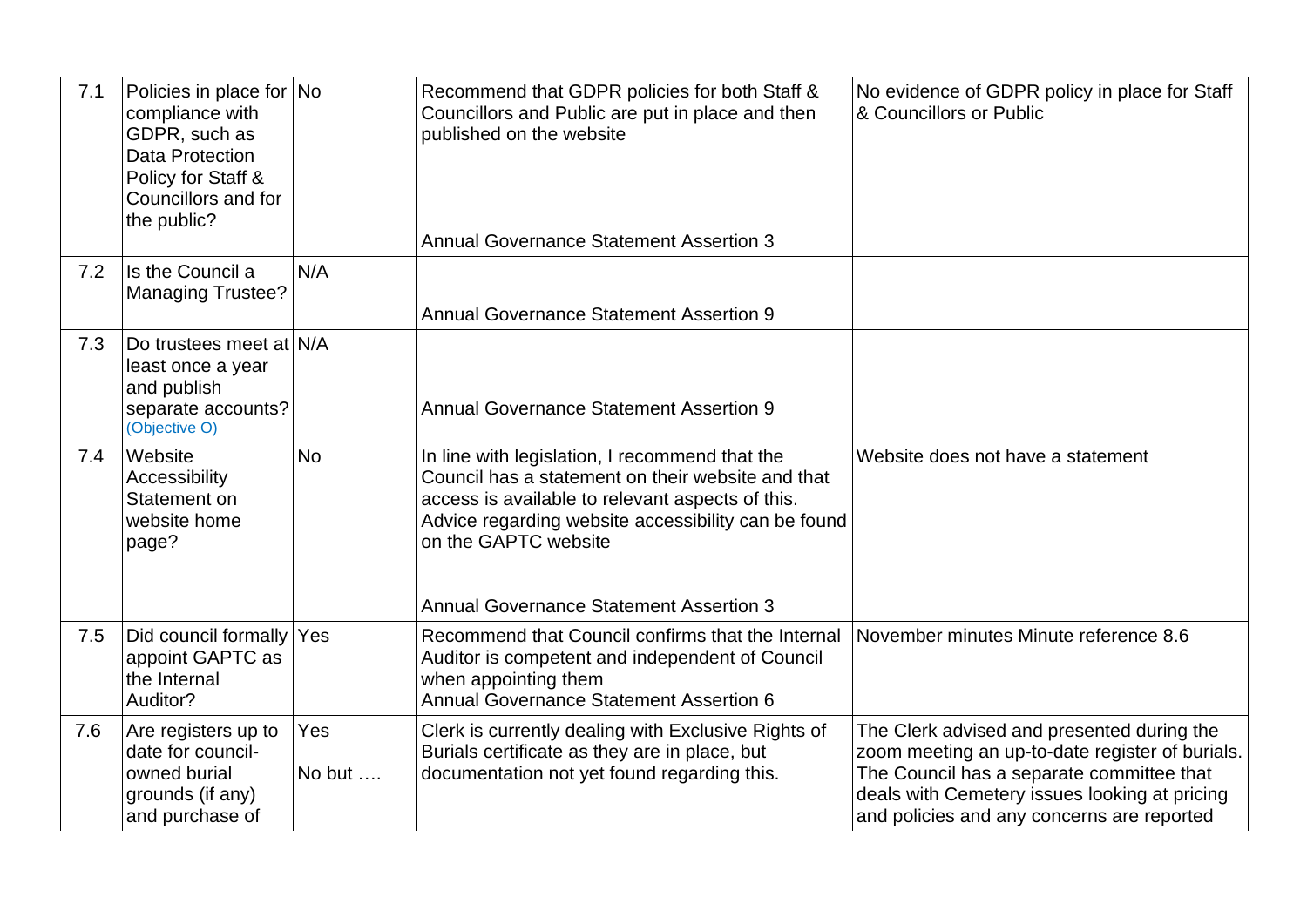| <b>Exclusive Rights of</b>                     | back to each meeting, example October 2021   |
|------------------------------------------------|----------------------------------------------|
| <b>Burials certificate</b>                     | item 6.4. The undertaker deals with requests |
| completed?                                     | and then payment is sent to the Council by   |
| <b>Annual Governance Statement Assertion 3</b> | cheque with paperwork.                       |

### **8. Procedures**

| <b>Ref</b> | <b>Test</b>                                                                                                                                                                                                                                                                   | <b>Meets</b><br>regmts?<br>Yes, No or<br>N/A | <b>Internal Auditor's comments</b>                                                                                                                                 | <b>Evidence</b>                                                                                                                                                                                             |
|------------|-------------------------------------------------------------------------------------------------------------------------------------------------------------------------------------------------------------------------------------------------------------------------------|----------------------------------------------|--------------------------------------------------------------------------------------------------------------------------------------------------------------------|-------------------------------------------------------------------------------------------------------------------------------------------------------------------------------------------------------------|
| 8.1        | Minutes:<br>a) DPIs or other<br>interests recorded?<br>b) published on<br>website in draft<br>form within one<br>month (mandatory<br>for councillors with<br>a turnover of less<br>than £25,000)?<br>(Objective L)<br>c) initialled on each<br>page and final page<br>signed? | a) Yes<br>b) Yes<br>c) Yes                   | Recommend that minutes have the Draft status<br>removed on the website once they have been<br>agreed by Council.<br><b>Annual Governance Statement Assertion 3</b> | All Minutes state the opportunity for<br>Councillors to declare any interests at the<br>beginning of the meeting<br>Minutes published on website<br>Signed minutes sighted during zoom call on<br>16.2.2022 |
| 8.2        | List of members'<br>a) responsibilities<br>(Objective L) and<br>b) interests held<br>and published on                                                                                                                                                                         | a) Yes<br>b) Yes                             | <b>Annual Governance Statement Assertion 3</b>                                                                                                                     | On website under Parish Representatives                                                                                                                                                                     |